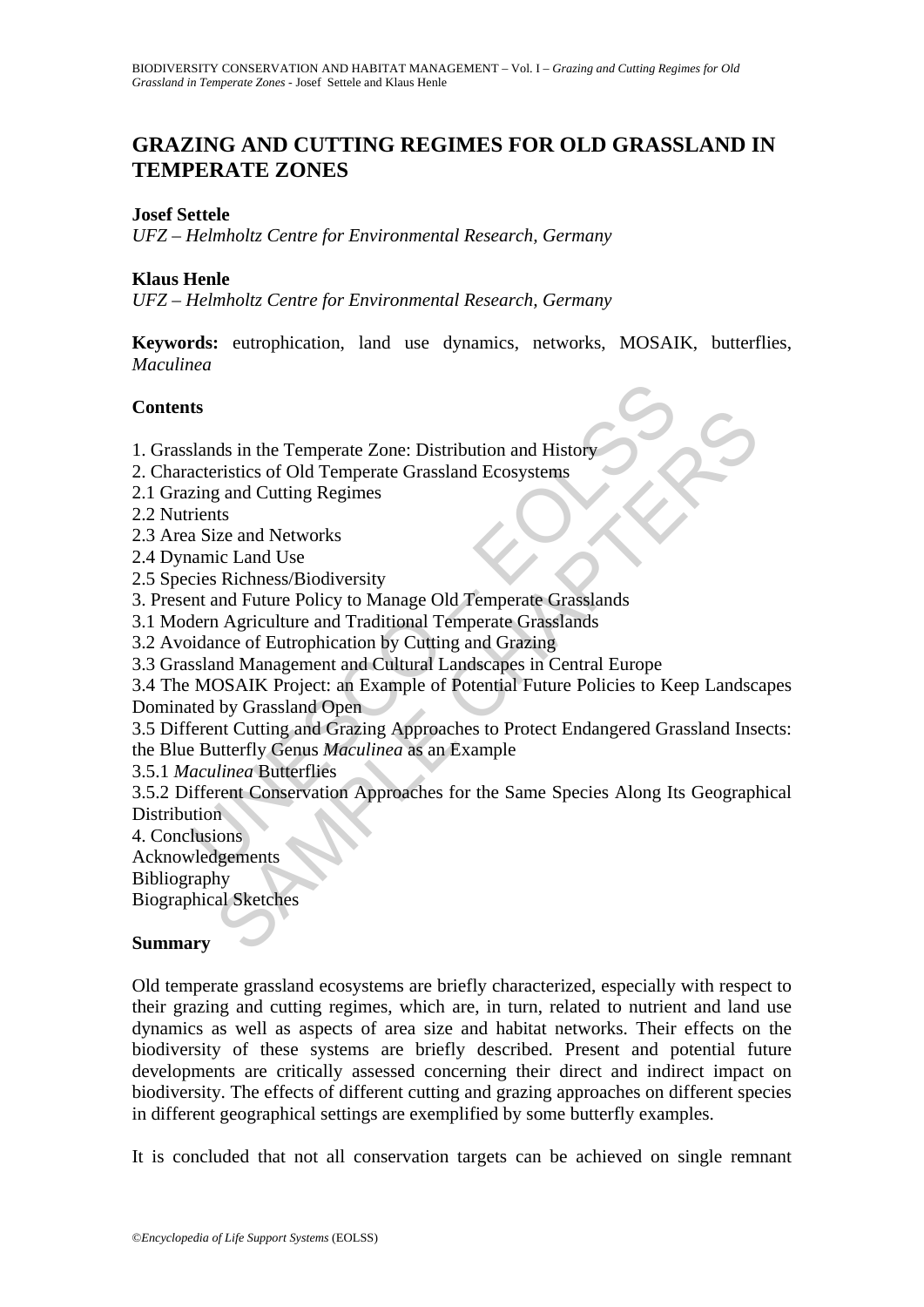grasslands, rather that a system of grasslands is required in which each patch is treated slightly differently so that together the patches can safeguard the conservation of all species typical for seminatural grassland systems. Regional differences have to be considered when implementing cutting and grazing regimes, as these strongly affect acceptance by farmers as well as the maintenance of species.

The optimal management system for grassland biodiversity probably is a complicated combination of continuity (similar grazing pressure or cutting intervals over a long time) and stochasticity (variation in grazing pressure and cutting intervals; rotational grazing; abandonment and resumption of grazing) and of different grazing pressures and animals over a variety of spatial and temporal scales.

## **1. Grasslands in the Temperate Zone: Distribution and History**

slands in the Temperate Zone: Distribution and History<br>
mds exist both as natural ecosystems and as seminatural hu<br>
They form a natural biome where a low level of rainfall<br>
mce by fire inhibits the establishments of forest exist both as natural ecosystems and as seminatural human-gener<br>exist both as natural biome where a low level of rainfall together<br>they form a natural biome where a low level of rainfall together<br>e by fire inhibits the est Grasslands exist both as natural ecosystems and as seminatural human-generated systems. They form a natural biome where a low level of rainfall together with disturbance by fire inhibits the establishments of forests. These natural grasslands have been the habitat of huge herds of large herbivores. Humans likewise used these natural grasslands since the beginning of pasturalism. With the expansion of human populations in more humid areas of the temperate zone, people created seminatural grasslands in regions that naturally would be covered mainly by forests. Most probably, these humangenerated grasslands were not the first in these regions, since large herbivores may have widened gaps in the forests that finally resulted in pockets of grassland. Whereas scientists still debate whether large herbivores really had any noticeable effect on the formation of grassland, it is clear that humankind greatly expanded these grasslands by the clearing of forests, grazing, and cutting. As a result, permanent pastures and meadows became an important component of the landscapes in the temperate zone. This expansion of grassland allowed species adapted to natural grasslands of southern and eastern Europe and Asia to follow the pasturalists and to establish themselves in more northern regions coevolving with the grazing and cutting systems implemented by pasturalists. In addition, without livestock grazing and mowing, the cooling of climate during the Holocene would have led to the extinction of many thermophilous species in northern Europe. As a consequence, seminatural grasslands show a high biodiversity. Because of this level of biodiversity, and since they provide refugia to threatened species, grasslands that are grazed and cut are regarded as very valuable for the conservation of biodiversity.

Natural and human-generated temperate grasslands once were widespread throughout the world, but are dramatically declining because of a combination of factors. Intensification of agriculture and the abandonment of traditional forms of agriculture caused this decline in Europe. The decline began at the end of the nineteenth century and meanwhile has become very severe in most European countries. In some countries, more than 50% of the seminatural grasslands are lost. The remaining grasslands have changed dramatically in their characteristics since the 1960s because of increased isolation and eutrophication. In eastern Europe extensive seminatural grasslands still exist, but they are also already increasingly abandoned or transformed into agricultural fields.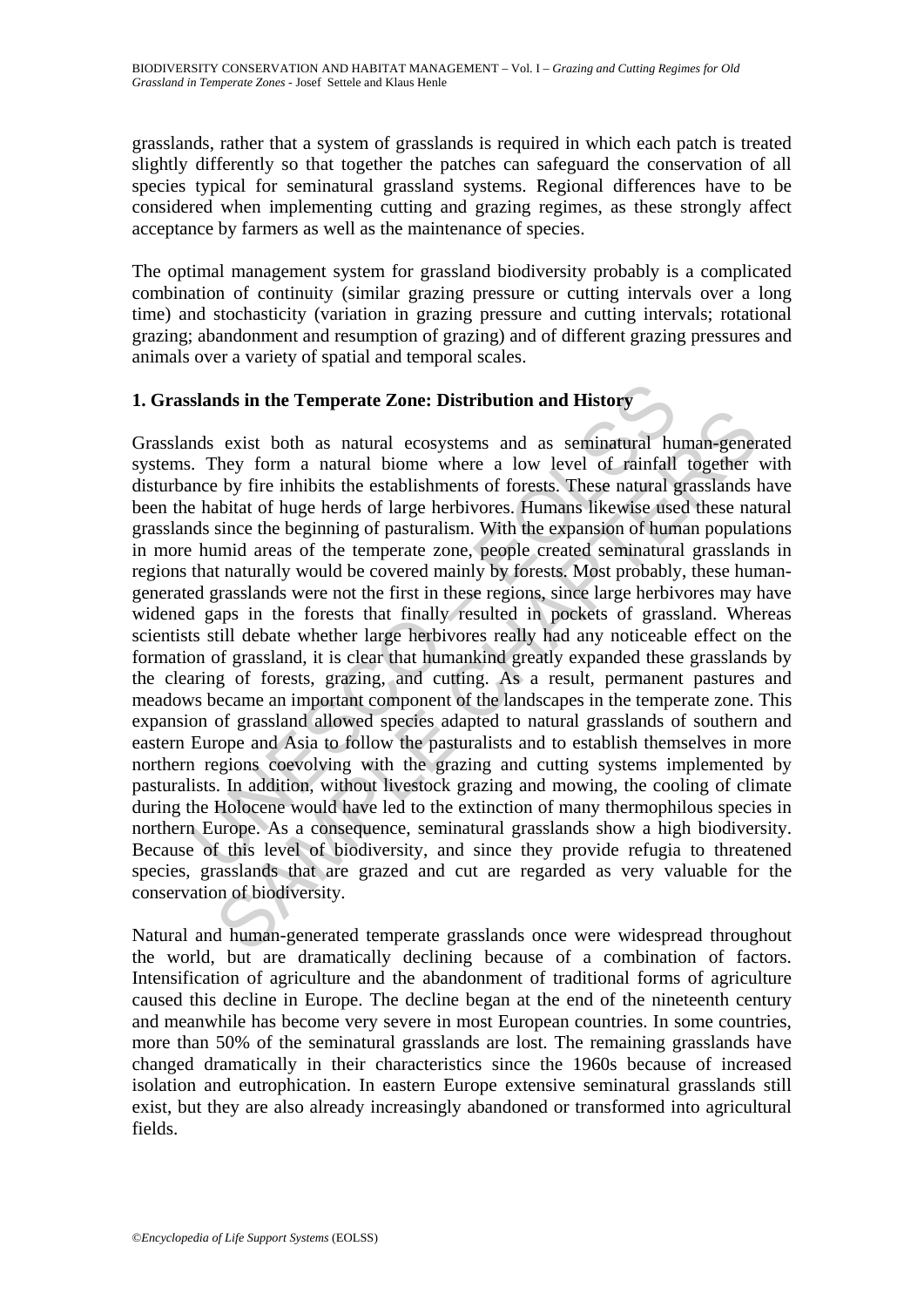Natural temperate grasslands have suffered an even more serious loss. In southeastern Australia, for example, less than one percent of the approximately two million hectares that existed prior to European settlement still remain. Thus, native grasslands are the most endangered of all vegetation types in Australia. The remaining grasslands are threatened by urban and agricultural expansion, weed invasion, and grazing by stock and rabbits.

In the remaining part of this chapter, Europe will be the focus of interest, since other chapters in this Theme deal with the management of (natural) rangelands as well as grazing in wetlands, and because our knowledge of changes in grasslands in recent decades is particularly well developed for Europe.

## **2. Characteristics of Old Temperate Grassland Ecosystems**

**acteristics of Old Temperate Grassland Ecosystems**<br>
mal land use regimes for grasslands included livestock grazing, m<br>
ss, local and regional transport of livestock, and others. These a<br>
not cause nutrient enrichment to m I and use regimes for grasslands included livestock grazing, mowing, fermed can regional transport of livestock, and others. These are all met<br>t cause nutrient enrinchment to managed seminatural areas. Instead, they tradit Traditional land use regimes for grasslands included livestock grazing, mowing, fences, hay piles, local and regional transport of livestock, and others. These are all methods that did not cause nutrient enrichment to managed seminatural areas. Instead, they were driven by traditional husbandry. Until the nineteenth century in Europe, most herbaceous vegetation was used as hay meadows and/or pastures. Forested areas were cleared to form meadows for grazing and for winter fodder. Many areas were occasionally ploughed, and fields were grazed when fallow. Fertilization of crops with manure caused a nutrient export from grazed grasslands (and forests) to cultivated fields, which led to nutrient depletion in most seminatural grasslands. Thus, the existence of these highly valued conservation areas in Europe is due to a large extend to unsustainable land use practices in the past.

## **2.1 Grazing and Cutting Regimes**

Traditional grazing regimes on grasslands range from extensive use by occasional visits of grazing animals on the sites to systems with a nearly permanent presence of the animals. Most of them have been of rather low intensity and normally led to small-scale mosaics of disturbances that created regeneration niches for different plant species. This fine-scale heterogeneity contributed to the biodiversity of seminatural grasslands.

Similar effects have been produced by traditional cutting regimes. They have been small in spatial extent and had large temporal variability that resulted in high heterogeneity of grassland growth stages and thus structural diversity, creating development opportunities of the majority of the regional biodiversity.

## **2.2 Nutrients**

The decisions of which parts of the landscape were used as grasslands were based mainly on the availability of nutrients and the distance from human settlements. Distant and nutrient-poor areas were predestined for grasslands. In the total balance of historical land use systems, seminatural grasslands have been the nutrient and energy sources for agricultural production leading to a further nutrient reduction of grassland systems.

## **2.3 Area Size and Networks**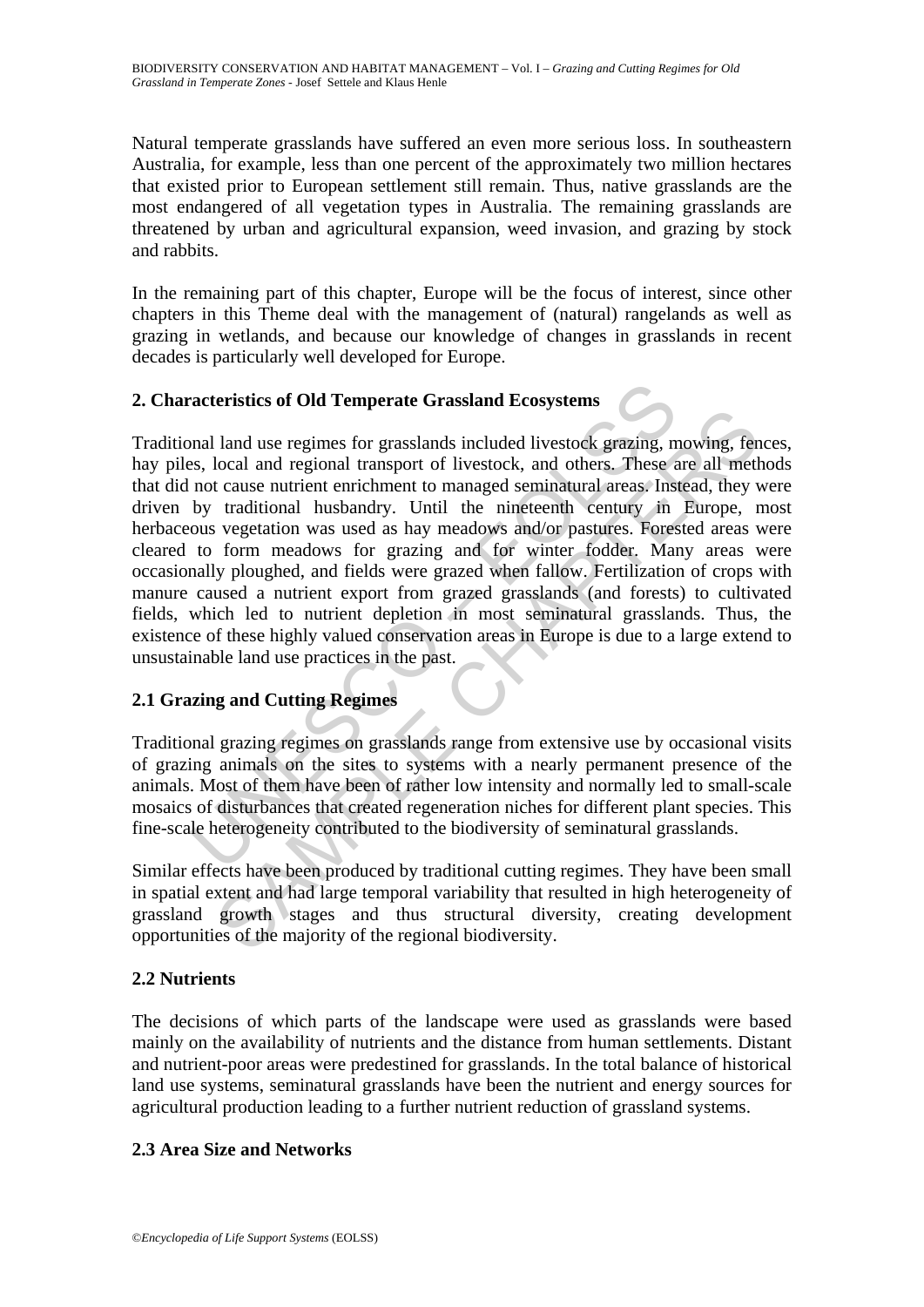Due to the low energetic efficiency of the production of animals for human consumption, large areas were required to achieve sufficient meat production. Thus, grazing systems required large areas. Animals were moved regularly among different grasslands and ponds and stables in villages. In addition, traditional transhumance ("migratory shepherding") in central Europe created networks of pastures over hundreds of kilometers. These networks also formed networks of transport for plant seeds and animals that hitchhiked on sheep.

## **2.4 Dynamic Land Use**

risasianas in wowards appear atance state. This, however, does<br>al situation. In periods of lack of food, grasslands have been<br>ields especially on better soils near villages. However, also man<br>ould support a temporally limi Many grasslands nowadays appear rather static. This, however, does not reflect the historical situation. In periods of lack of food, grasslands have been converted into arable fields especially on better soils near villages. However, also many of the worse soils could support a temporally limited use as arable land (e.g., so-called *Dreifelderwirtschaft* and similar systems of regular changes of land use on the same piece of land). Permanent grassland only reflects a minor portion of former land use. The temporal change between grassland and arable fields has been at least as common. Thus, historical land use has been highly dynamic with respect to area expansion as well as land use type.

## **2.5 Species Richness/Biodiversity**

Is especially on better soils near villages. However, also many of the way of the starpeoid of the mornally limited use as a rable land (e.g., so-cally a virtucle also many of the way wirtschaft and similar systems of regu Due to most of the factors mentioned thus far, species richness in seminatural grasslands of the "old temperate zone," measured as species density per area, generally is much higher than in natural and seminatural forests. Certain grasslands are among the most species-rich ecosystems in Europe. Consequently, seminatural grasslands have high conservation priority in Europe (as opposed to elsewhere), partly due to the long history of coevolutionary interaction between people and nature. The ecological interactions between species there became highly differentiated (see Section 3.5 for *Maculinea* butterfly example).

The high biodiversity of these grasslands might additionally be due to the fact, that e.g. in Northern and Central Europe, methods applied in traditional grassland management replace some human-suppressed natural processes (natural disturbances like floods, fires, windbreaks, beavers, etc.) that maintain biodiversity and mitigate other deleterious effects. Thus, traditionally managed areas can harbour many features of pristine habitats. Grazing cattle could have compensated for the loss of many native large herbivores.

-

-

-

# TO ACCESS ALL THE **16 PAGES** OF THIS CHAPTER, [Click here](https://www.eolss.net/ebooklib/sc_cart.aspx?File=E1-67-03-02)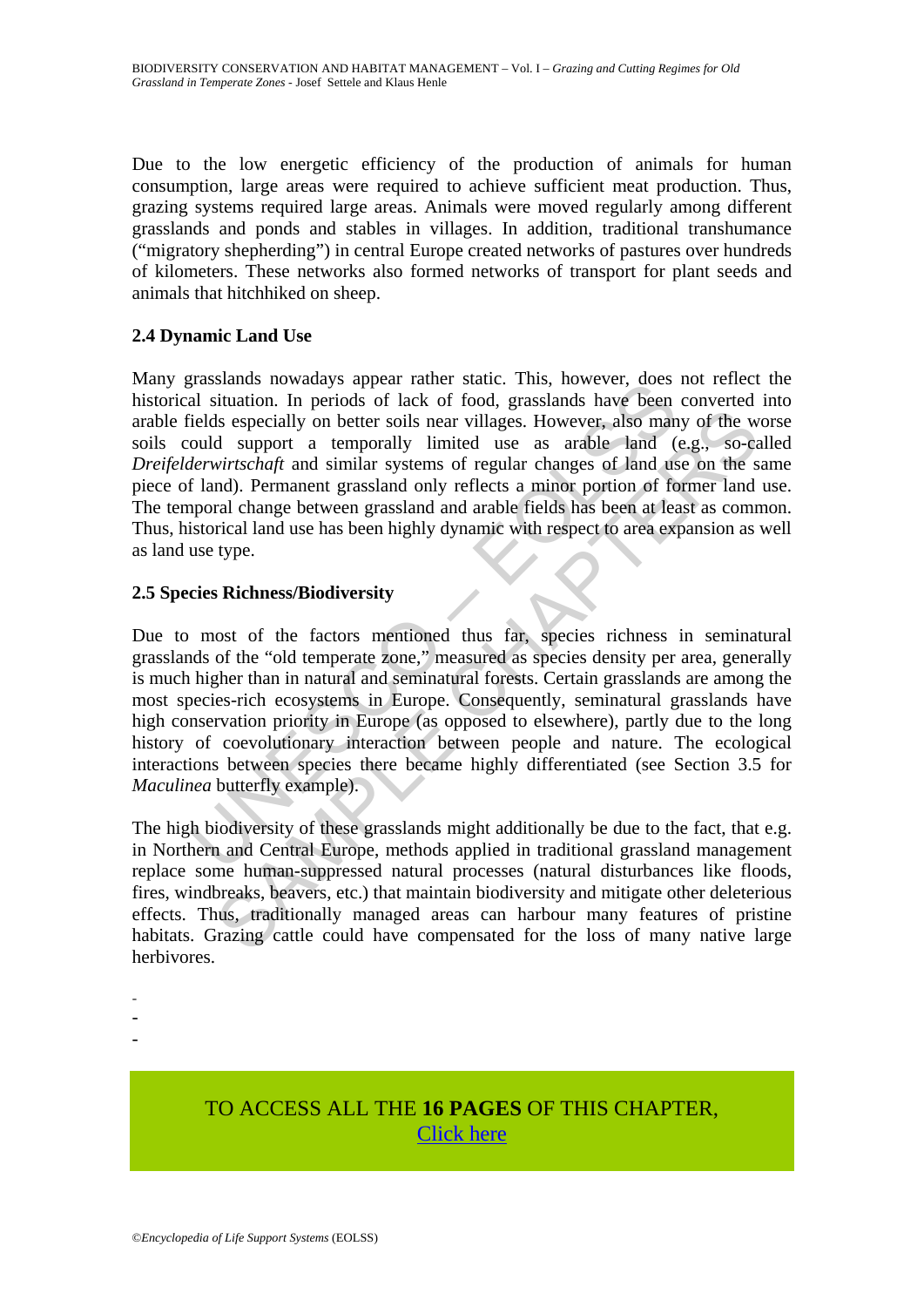#### **Bibliography**

Beinlich B. and Plachter H., editors. (1995). *Schutz und Entwicklung der Kalkmagerrasen der Schwäbischen Alb.* Beihefte zu den Veröffentlichungen für Naturschutz und Landschaftspflege in Baden-Württember 83, 1–520. [This is a brilliant multiauthored case study on the development, biodiversity, and conservation options of calcareous grasslands in southern Germany; in German (ISSN 0342-6858).]

Benstead P., Jose P., Joyce C. and Wade P.M., editors. (1999). *European Wet Grassland—Guidelines for Management and Restoration*, 169 pp. Sandy, UK: Royal Society for the Protection of Birds. [This takes a northern and central European overview of the importance of wet grassland to both wildlife and people, and concentrates on the practical aspects of management and rehabilitation.]

r A.l., eatior. (1990). *Ecosystems of the world 1/A: Managed Grasslands*<br>
Amsterdam: Elsevier Science Publishers. [In conjunction with Shaydon (19<br>
a complete cross section of current knowledge of the structure and fund<br> Breymeyer A.I., editor. (1990). *Ecosystems of the world 17A: Managed Grasslands—Regional Studies*, 388 pp. Amsterdam: Elsevier Science Publishers. [In conjunction with Snaydon (1987), this volume provides a complete cross section of current knowledge of the structure and function of managed grasslands throughout the world, including all the processes determining the productivity of these ecosystems.]

European Grassland Federation (1997). *Management for Grassland Biodiversity* (Proceedings of the 1997 International Occasional Symposium of the European Grassland Federation), 412 pp. Warsaw: European Grassland Federation. [This volume gives an overview of different European approaches for the management of grassland biodiversity.]

Hodgson J. and Illius A.W., editors. (1996). *The Ecology and Management of Grazing Systems*, 466pp. Wallingford, UK: CABI International. [This is a synthesis of a range of perspectives on grazing systems drawn from plant science, animal science and ecology.]

complete cross section of current knowledge<sup>o</sup> of the structure and function of manoughout the world, including all the processes determining the productivity of Occasional Synposium of the European *Systems* of the Cocasi Johst K., Drechsler M., Thomas J.A. and Settele J. (2006) Influence of mowing on the persistence of two endangered large blue butterfly species. *Journal of Applied Ecology* 43: 333–342. [Shows an example of the interaction of metapopulation dynamics and larger-scale mowing regimes with respect to the survival probability to *Maculinea* butterflies.]

Kleyer M., Biedermann R., Henle K., Obermaier E., Poethke H.-J., Poschlod P., Schröder B., Settele J. and Vetterlein D. (2007) Mosaic cycles in agricultural landscapes of Northwest Europe. *Basic and Applied Ecology* 8: 295—309."

Poschlod P., Kiefer S., Tränkle U., Fischer S., and Bonn S. (1998). Plant species richness in calcareous grasslands as affected by dispersability in space and time. *Applied Vegetation Science* 1, 75–90. [This is an instructive case study on the relevance of grazing regimes for the dispersal of seeds and related effects].

Pykälä J. (2000). Mitigating human effects on European Biodiversity through traditional animal husbandry. *Conservation Biology* 14, 705–712. [This is a review of the role of traditional husbandry for the biodiversity of European grasslands; close relation to cutting and grazing regimes.]

Snaydon R.W., editor. (1987): *Ecosystems of the world 17B: Managed Grasslands—Analytical Studies*, 350 pp. Amsterdam: Elsevier Science Publishers. [In conjunction with Breymeyer (1990), this volume provides a complete cross section of current knowledge of the structure and function of managed grasslands throughout the world, including all the processes determining the productivity of these ecosystems.]

Thomas J.A. and Settele J. (2004) Evolutionary biology: Butterfly mimics of ants. *Nature* 432: 283-284. [briefly summarizes the state of knowledge on the evolutionary biology and ecology of Large Blue butterflies]

Various authors. (2001) Grasslands, grazing and biodiversity. *Journal of Applied Ecology* 38(2), 233– 338. April 2001: (pp. 233-338). [This Special Issue contains nine relevant articles; April 2001.]

Wade P.M. and Joyce C.B., editors. (1998). *European Wet Grasslands—Biodiversity, Management and Restoration*, 340 pp. Chichester, UK: Wiley. [There is growing scientific and political concern over the loss of, and damage to, biodiverse lowland wet grasslands on a European scale. This book examines the